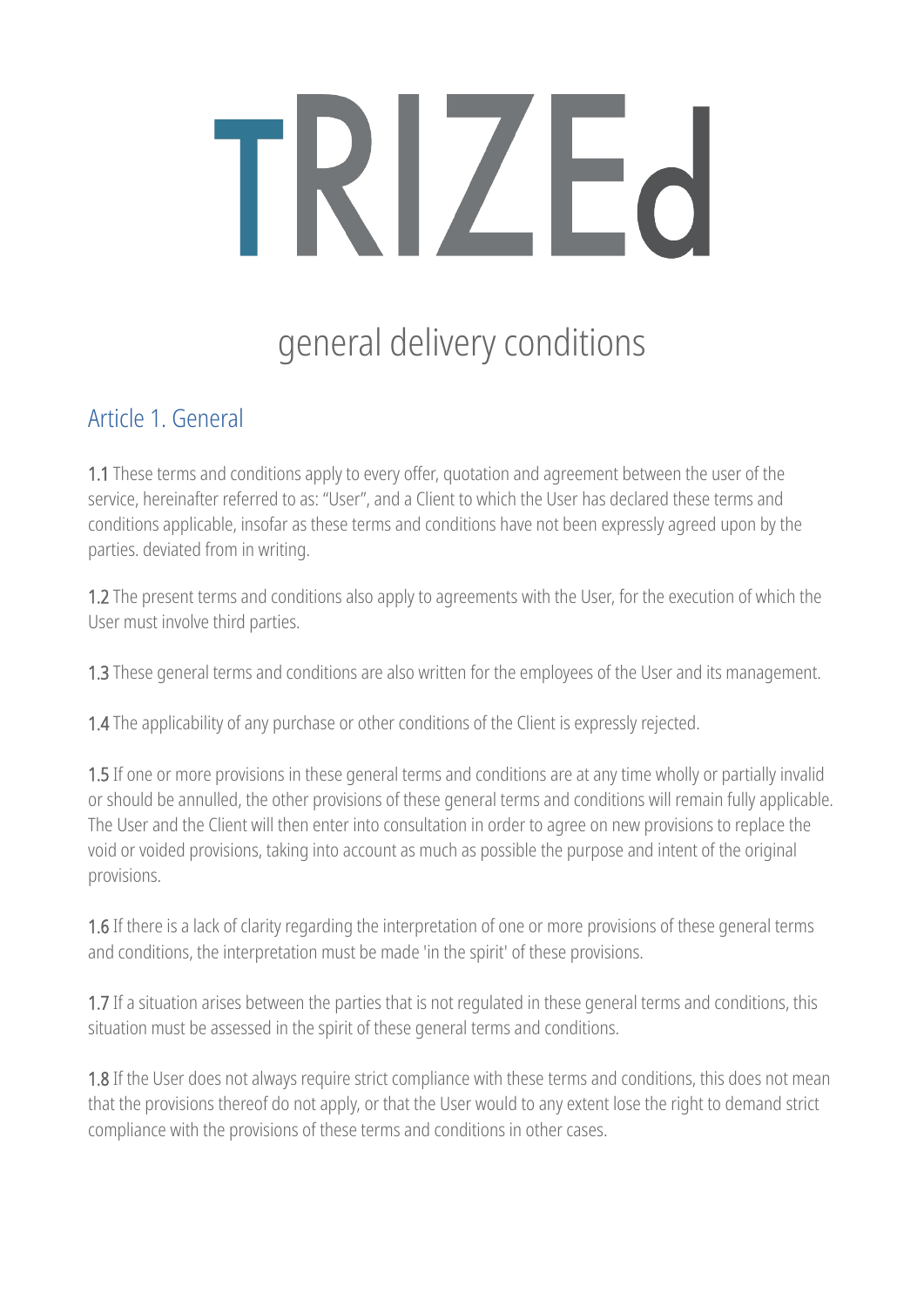#### Article 2. Quotations and offers

2.1 All quotations and offers from the User are without obligation, unless a term for acceptance has been set in the quotation. If no acceptance period has been set, no rights can be derived from the quotation or offer in any way if the product to which the quotation or offer relates is no longer available in the meantime.

2.2 User cannot be held to his quotations or offers if the Client can reasonably understand that the quotations or offers, or a part thereof, contain an obvious mistake or error.

2.3 The prices stated in a quotation or offer are exclusive of VAT and other government levies, any costs to be incurred in the context of the agreement, including travel and accommodation, shipping and administration costs, unless indicated otherwise.

2.4 If the acceptance (whether or not on minor points) deviates from the offer included in the quotation or offer, the User is not bound by it. The agreement will then not be concluded in accordance with this deviating acceptance, unless the User indicates otherwise.

2.5 A composite quotation does not oblige the User to perform part of the assignment for a corresponding part of the stated price. Offers or quotations do not automatically apply to future orders.

# Article 3. Contract duration; execution terms, transfer of risk, execution and amendment of the agreement; price increase

3.1 The agreement between the User and the Client is entered into for an indefinite period of time, unless the nature of the agreement dictates otherwise or if the parties expressly agree otherwise in writing.

3.2 If a term has been agreed or specified for the performance of certain activities or for the delivery of certain items, this is never a strict deadline. If a term is exceeded, the Client must therefore give User written notice of default. User must be offered a reasonable term to still implement the agreement.

3.3 User will perform the agreement to the best of its knowledge and ability and in accordance with the requirements of good workmanship. All this on the basis of the state of science known at that time.

3.4 User has the right to have certain activities performed by third parties. The applicability of article 7:404, 7:407 paragraph 2 and 7:409 of the Dutch Civil Code is expressly excluded.

3.5 If the User or third parties engaged by the User in the context of the assignment perform work at the location of the Client or a location designated by the Client, the Client will provide the facilities reasonably desired by those employees free of charge.

3.6 Delivery is made ex company of the User. The Client is obliged to take delivery of the goods the moment they are made available to him. If the Client refuses to accept or is negligent in providing information or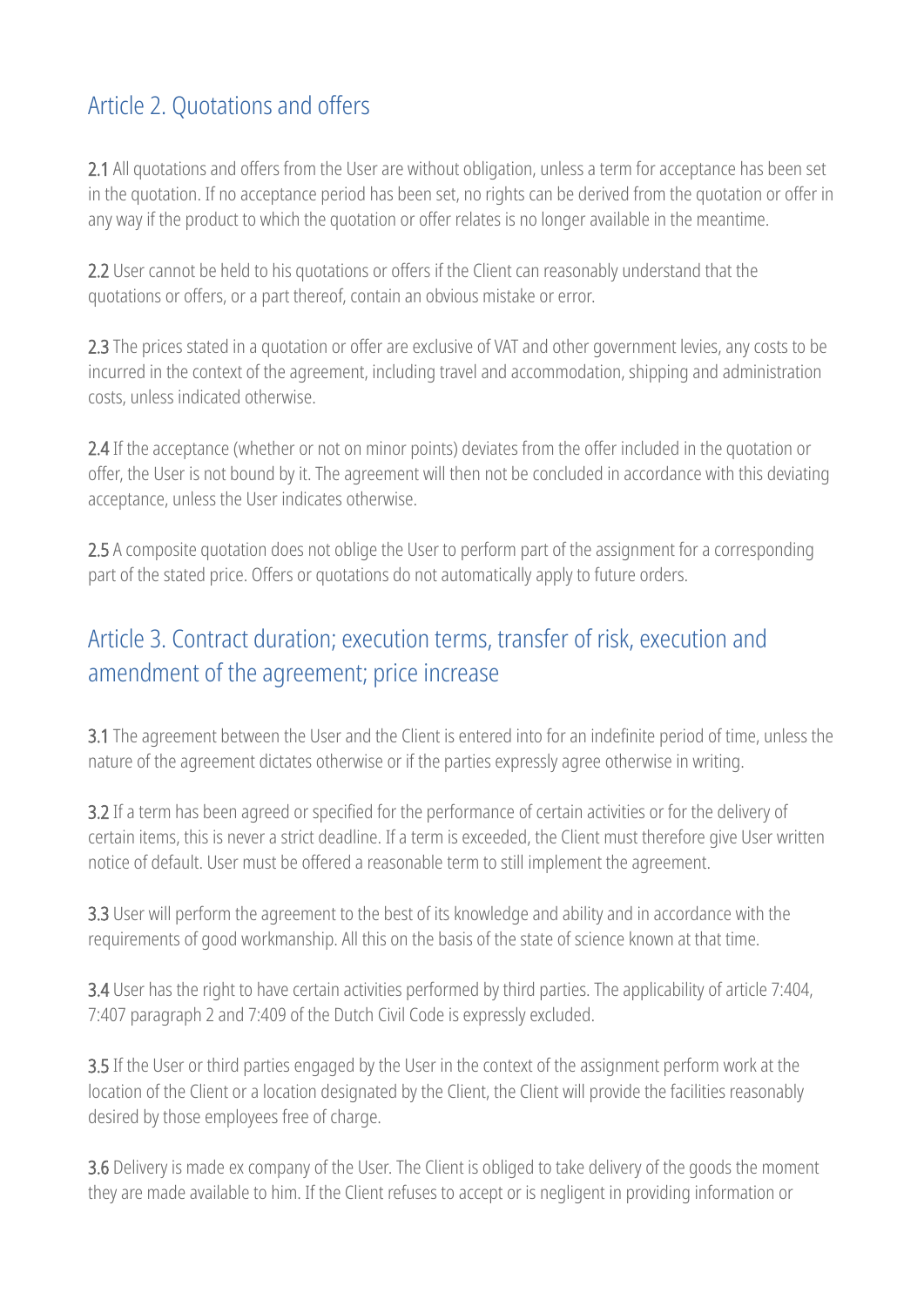instructions that are necessary for the delivery, the User is entitled to store the goods at the expense and risk of the Client. The risk of loss, damage or depreciation is transferred to the Client at the moment when goods are available to the Client.

3.7 User is entitled to execute the agreement in different phases and to invoice the part thus executed separately.

3.8 If the agreement is executed in phases, the User can suspend the execution of those parts that belong to a following phase until the Client has approved the results of the preceding phase in writing.

3.9 The Client shall ensure that all information, which the User indicates is necessary or which the Client should reasonably understand to be necessary for the execution of the agreement, is provided to the User in a timely manner. If the information required for the execution of the agreement has not been provided to the User in time, the User has the right to suspend the execution of the agreement and/or to charge the additional costs resulting from the delay to the Client according to the then usual rates. bring. The execution period does not start until after the Client has made the data available to the User. The User is not liable for damage, of whatever nature, because the User has based on incorrect and/or incomplete information provided by the Client.

3.10 If during the execution of the agreement it appears that it is necessary for a proper execution to change or supplement it, the parties will proceed to adjust the agreement in good time and in mutual consultation. If the nature, scope or content of the agreement, whether or not at the request or direction of the Client, of the competent authorities, etc., is changed and the agreement is changed in qualitative and/or quantitative terms as a result, this may have consequences for what was originally agreed. As a result, the originally agreed amount can also be increased or decreased. The User will provide a price quote in advance as much as possible. The originally stated term of execution can also be changed by an amendment to the agreement. The Client accepts the possibility of amending the agreement, including the change in price and term of execution.

3.11 If the agreement is changed, including a supplement, the User is entitled to implement it only after approval has been given by the person authorized within the User and the Client has agreed to the price and other conditions stated for the implementation, including including the time to be determined at which time it will be implemented. Not or not immediately executing the amended agreement does not constitute default on the part of the User and is not a ground for the Client to terminate or cancel the agreement.

3.12 Without being in default, User can refuse a request to change the agreement, if this could have qualitative and/or quantitative consequences, for example for the work to be performed or goods to be delivered in that context.

3.13 If the Client should be in default in the proper fulfillment of what he is obliged to towards the User, then the Client is liable for all damage on the part of the User as a result, directly or indirectly.

3.14 If the User agrees on a fixed fee or fixed price with the Client, the User is nevertheless entitled at all times to increase this fee or price without the Client being entitled to dissolve the agreement for that reason,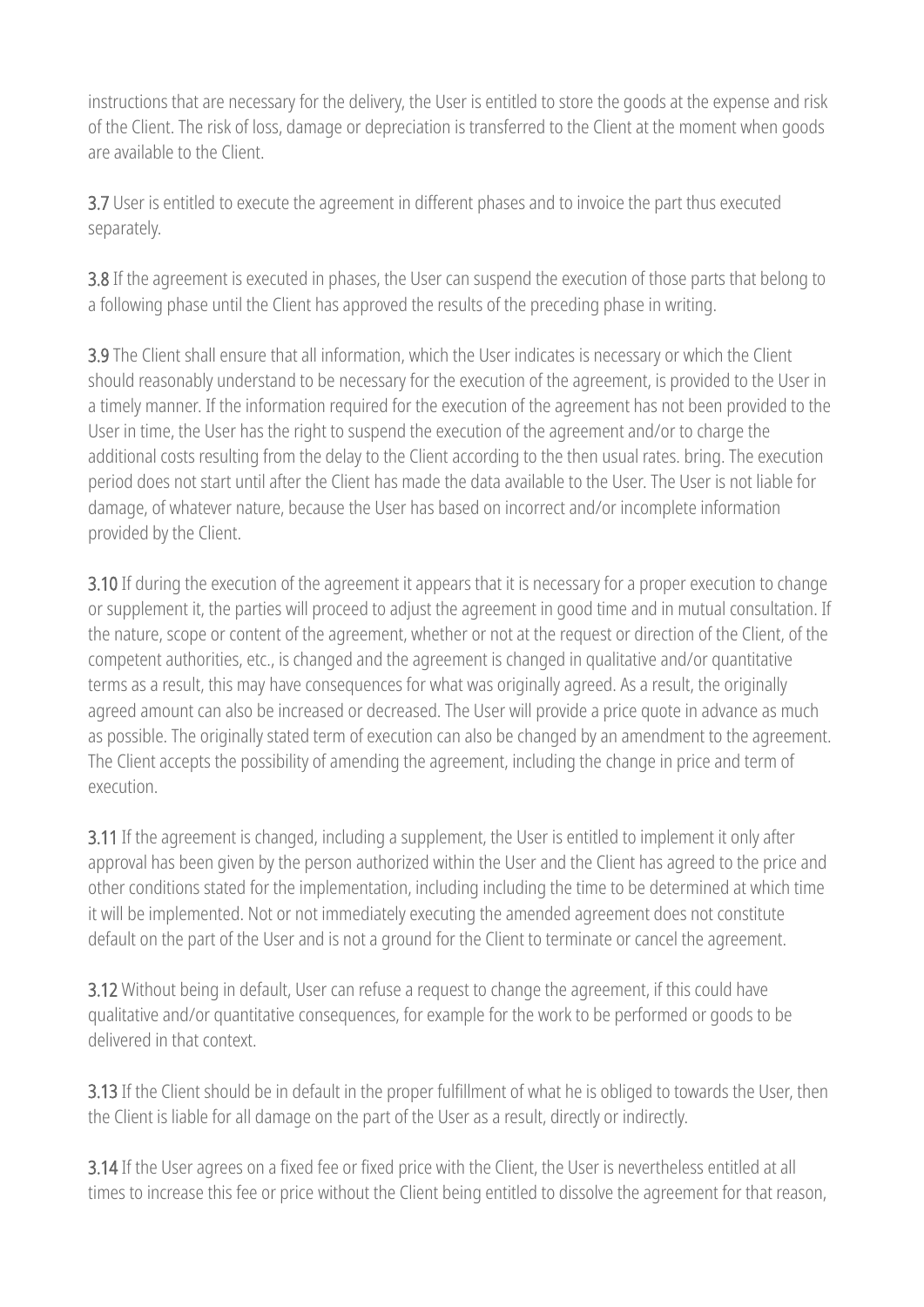if the increase of the price arises from a power or obligation under the law or regulations or is caused by an increase in the price of raw materials, wages, etc. or on other grounds that were not reasonably foreseeable when the agreement was entered into.

3.15 If the price increase, other than as a result of an amendment to the agreement, exceeds 10% and takes place within three months after the conclusion of the agreement, then only the Client who is entitled to invoke Title 5 Section 3 of Book 6 of the Dutch Civil Code is entitled to to dissolve the agreement by means of a written statement, unless the User is then still prepared to perform the agreement on the basis of what was originally agreed; if the price increase results from a power or an obligation resting on the User under the law; if it has been stipulated that the delivery will take place more than three months after the conclusion of the agreement; or, in the case of delivery of an item, if it has been stipulated that delivery will take place more than three months after the purchase.

# Article 4. Suspension, dissolution and early termination of the agreement

4.1 User is authorized to suspend the fulfillment of the obligations or to dissolve the agreement, if the Client does not, not fully or not timely fulfill the obligations under the agreement, after the conclusion of the agreement User becomes aware of circumstances give good reason to fear that the Client will not fulfill its obligations if, when the agreement was concluded, the Client was requested to provide security for the fulfillment of its obligations under the agreement and this security is not forthcoming or is insufficient or if due to the delay on the part of the The Client can no longer be required of the User to fulfill the agreement under the originally agreed conditions.

4.2 Furthermore, the User is authorized to dissolve the agreement if circumstances arise of such a nature that fulfillment of the agreement is impossible or if other circumstances arise that are of such a nature that unaltered maintenance of the agreement cannot reasonably be expected of the User. .

4.3 If the agreement is dissolved, the User's claims against the Client are immediately due and payable. If the User suspends the fulfillment of the obligations, he retains his rights under the law and the agreement.

4.4 If the User proceeds to suspension or dissolution, he is in no way obliged to compensate damage and costs incurred in any way.

4.5 If the dissolution is attributable to the Client, the User is entitled to compensation for the damage, including the costs, directly and indirectly incurred as a result.

4.6 If the Client fails to fulfill its obligations arising from the agreement and this non-compliance justifies dissolution, the User is entitled to dissolve the agreement immediately and with immediate effect without any obligation on its part to pay any compensation or compensation, while the Client, by virtue of of breach of contract, but is obliged to pay compensation or indemnification.

4.7 If the agreement is terminated prematurely by the User, the User will arrange for the transfer of work still to be performed to third parties in consultation with the Client. This unless the termination is attributable to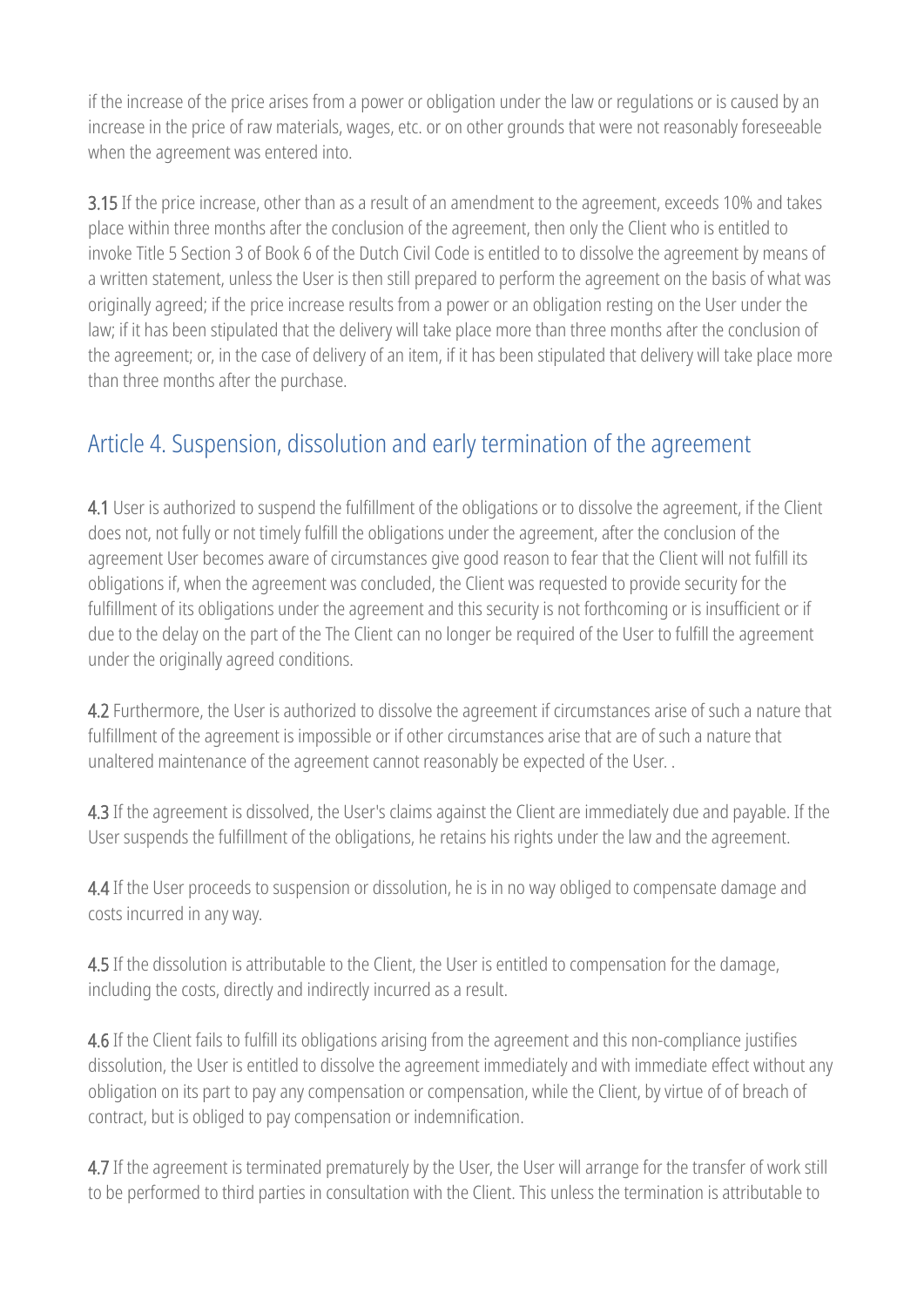the Client. If the transfer of the work entails additional costs for the User, these will be charged to the Client. The Client is obliged to pay these costs within the specified term, unless the User indicates otherwise.

4.8 In the event of liquidation, (application for) suspension of payments or bankruptcy, attachment – if and insofar as the attachment is not lifted within three months – at the expense of the Client, debt restructuring or any other circumstance as a result of which the Client can no longer freely can dispose of his assets, the User is free to terminate the agreement with immediate effect or to cancel the order or agreement, without any obligation on his part to pay any compensation or compensation. In that case, the User's claims against the Client are immediately due and payable.

4.9 If the Client cancels an order placed in whole or in part, the work that was performed and the items ordered or prepared for that purpose, plus any delivery, removal and delivery costs thereof and the working time reserved for the execution of the agreement, will be fully paid to be charged to the Client.

#### Article 5. Force majeure

5.1 The User is not obliged to fulfill any obligation towards the Client if he is prevented from doing so as a result of a circumstance that is not due to fault, and is not for his account under the law, a legal act or generally accepted standards.

5.2 Force majeure in these general terms and conditions is understood to mean, in addition to what is understood in this regard in law and jurisprudence, all external causes, foreseen or unforeseen, over which the User cannot exercise any influence, but as a result of which the User is unable to fulfill its obligations. . Strikes in the company of the User or of third parties included. User also has the right to invoke force majeure if the circumstance that prevents (further) fulfillment of the agreement occurs after User should have fulfilled his obligation.

5.3 User can suspend the obligations under the agreement during the period that the force majeure continues. If this period lasts longer than two months, each of the parties is entitled to dissolve the agreement, without any obligation to pay compensation to the other party.

5.4 Insofar as the user has already partially fulfilled his obligations under the agreement at the time of the occurrence of force majeure, or will be able to fulfill them, and the part fulfilled or to be fulfilled has independent value, the User is entitled to the part already fulfilled or to be fulfilled. to be invoiced separately. The Client is obliged to pay this invoice as if it were a separate agreement.

#### Article 6. Payment and collection costs

6.1 Payment must always be made within 14 days of the invoice date, in a manner to be indicated by the User in the currency in which the invoice is made, unless otherwise indicated in writing by the User. User is entitled to invoice periodically.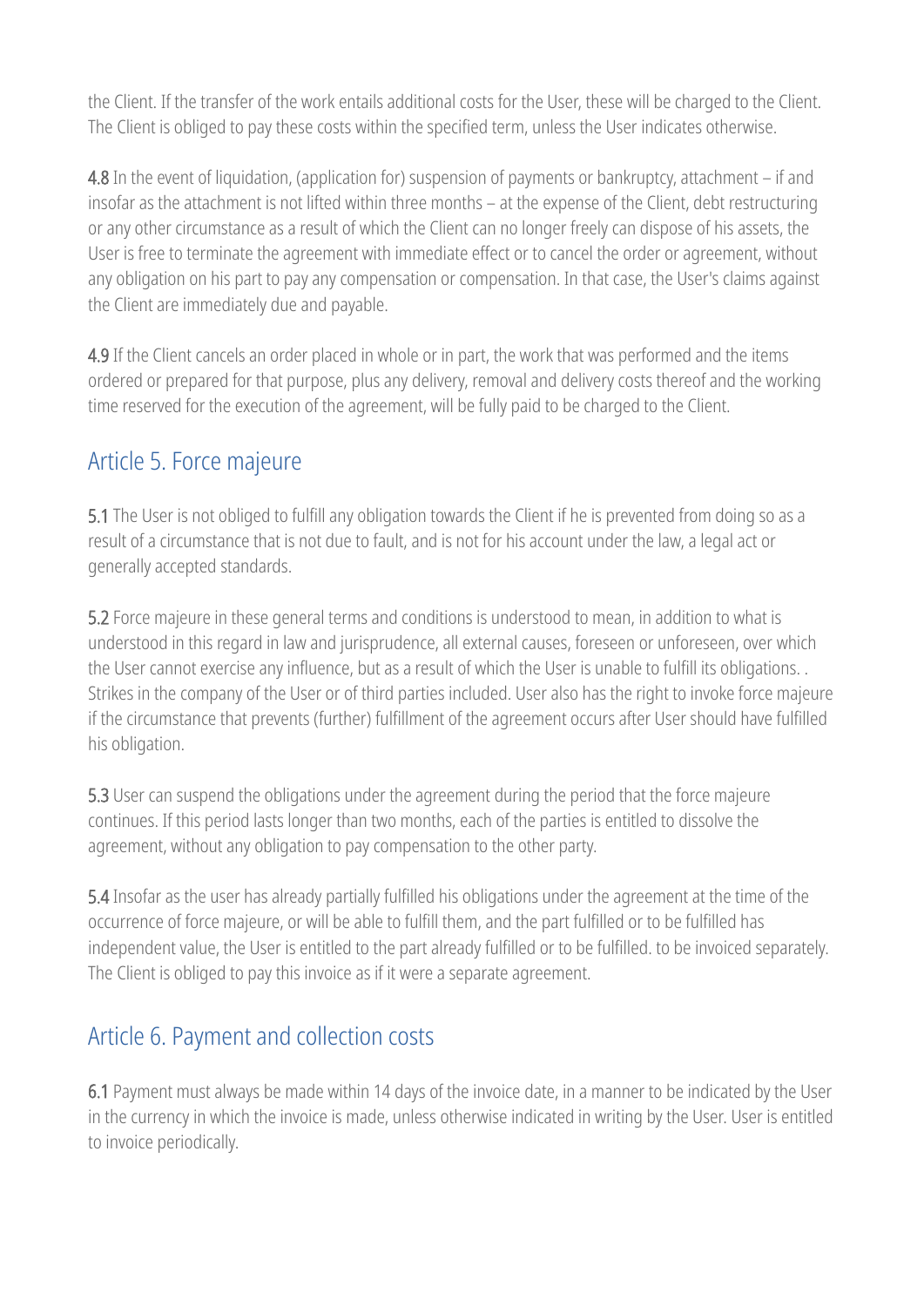6.2 If the Client fails to pay an invoice on time, the Client is legally in default. The Client will then owe an interest of 1% per month, unless the statutory interest is higher, in which case the statutory interest is due. The interest on the amount due and payable will be calculated from the moment that the Client is in default until the moment of payment of the full amount owed.

6.3 The User has the right to have the payments made by the Client go first of all to reduce the costs, then to reduce the interest due and finally to reduce the principal sum and the current interest. The User can, without being in default as a result, refuse an offer of payment if the Client designates a different order for the allocation of the payment. The User can refuse full repayment of the principal if the outstanding and current interest and collection costs are not also paid.

6.4 The Client is never entitled to set off the amount owed by him to the User. Objections to the amount of an invoice do not suspend the payment obligation. The Client who cannot invoke Section 6.5.3 (Articles 231 to 247, Book 6 of the Dutch Civil Code) is also not entitled to suspend payment of an invoice for any other reason.

6.5 If the Client is in default in the (timely) fulfillment of its obligations, all reasonable costs incurred in obtaining payment out of court will be borne by the Client. The default of the Client, who is a natural person, who is not acting in the exercise of a profession or business (private client), takes effect after he has been summoned to pay within fourteen days after the day of the reminder and payment is not forthcoming. The reminder also states what the consequences are of non-payment. The extrajudicial costs are calculated on the basis of what is customary in Dutch collection practice. However, if the User has incurred higher costs for collection that were reasonably necessary and the Client is not a natural person who does not act in the course of a profession or business (business client), the costs actually incurred are eligible for compensation. Any judicial and enforcement costs incurred will also be recovered from the Client. The Client also owes interest on the collection costs owed.

#### Article 7. Retention of title

7.1 The items delivered by the User under the agreement remain the property of the User until the Client has properly fulfilled all obligations under the agreement(s) concluded with the User.

7.2 Items delivered by the User, which are subject to retention of title pursuant to paragraph 1, may not be resold and may never be used as a means of payment. The Client is not authorized to pledge or in any other way encumber that which falls under the retention of title.

7.3 The Client must always do everything that can reasonably be expected of him to safeguard the property rights of the User. If third parties seize the goods delivered under retention of title or wish to establish or enforce rights thereon, the Client is obliged to immediately inform the User thereof. Furthermore, the Client undertakes to insure and keep insured the goods delivered subject to retention of title against fire, explosion and water damage as well as against theft and to make the policy of this insurance available to the User for inspection on first request. In the event of a payment of the insurance, the User is entitled to these tokens.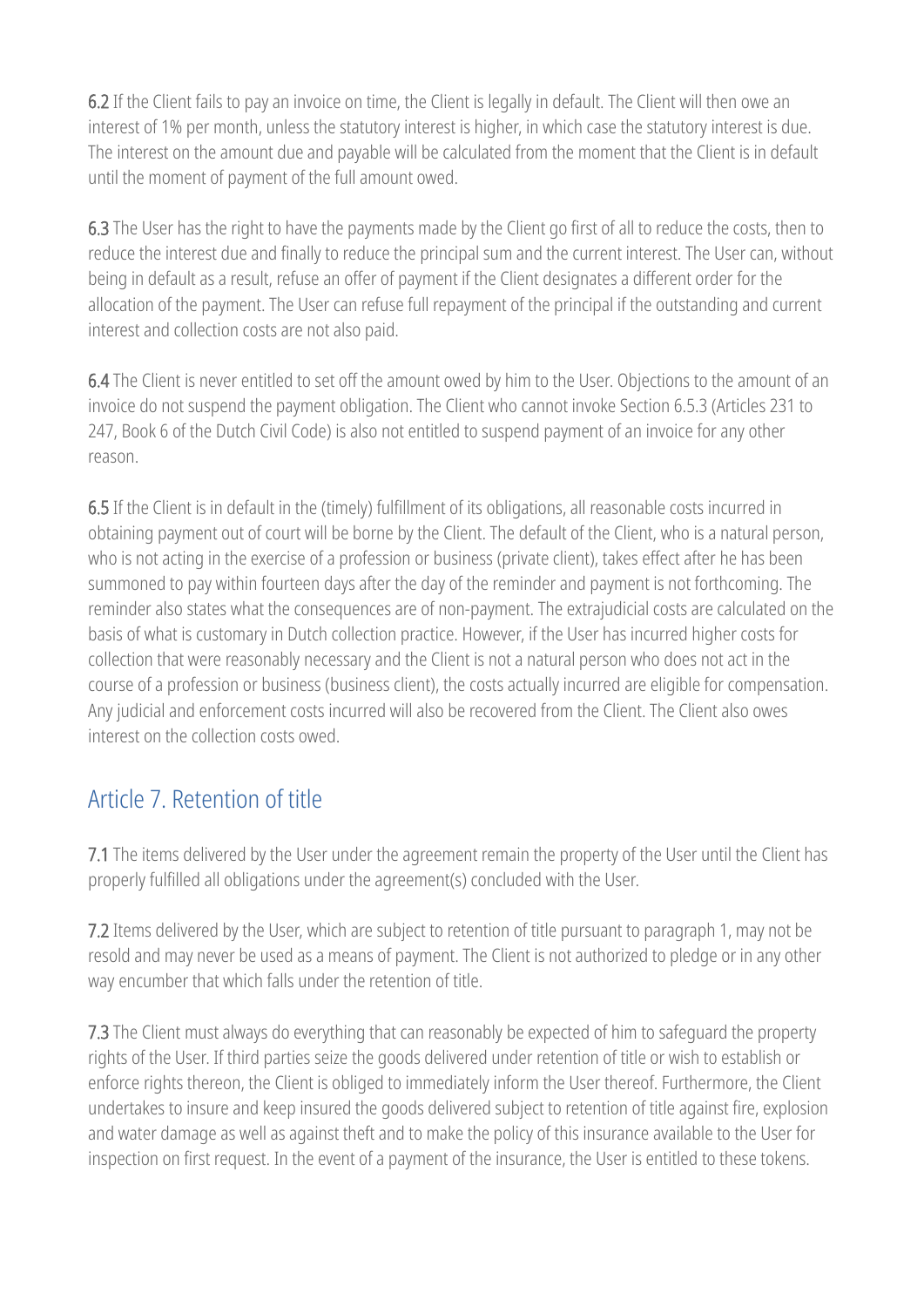Insofar as necessary, the Client undertakes to the User in advance to cooperate with everything that may (prove) be necessary or desirable in that context.

7.4 In the event that the User wishes to exercise its property rights referred to in this article, the Client gives unconditional and irrevocable permission in advance to the User and third parties to be designated by the User to enter all those places where the User's properties are located and to take them back. .

# Article 8. Warranties, research and complaints, limitation period

8.1 The items to be delivered by the User comply with the usual requirements and standards that can reasonably be set at the time of delivery and for which they are intended under normal use in the Netherlands. The warranty referred to in this article applies to items intended for use within the Netherlands. When used outside the Netherlands, the Client must verify whether its use is suitable for use there and whether it meets the conditions set for it. In that case, the user can set other warranty and other conditions with regard to the goods to be delivered or work to be performed.

8.2 The quarantee referred to in paragraph 1 of this article applies for a period of ......... after delivery, unless the nature of the delivery dictates otherwise or the parties have agreed otherwise. If the warranty provided by the User concerns an item that was produced by a third party, the warranty is limited to that provided by the producer of the item, unless stated otherwise.

8.3 Any form of warranty will lapse if a defect has arisen as a result of or arises from injudicious or improper use thereof or use after the best-before date, incorrect storage or maintenance thereof by the Client and/or by third parties when, without the written permission of the User, the Client or third parties have made or attempted to make changes to the item, other items have been attached to it that should not be attached thereto, or if these have been processed or processed in a manner other than that prescribed. The Client is also not entitled to a warranty if the defect is caused by or is the result of circumstances beyond the User's control, including weather conditions (such as, but not limited to, extreme rainfall or temperatures) et cetera.

8.4 The Client is obliged to inspect the delivered goods (or have them examined), immediately at the moment that the goods are made available to him or the relevant work has been carried out. In doing so, the Client should investigate whether the quality and/or quantity of the delivered goods corresponds to what has been agreed and meets the requirements that the parties have agreed in this regard. Any visible defects must be reported to the User in writing within seven days of delivery. Any non-visible defects must be reported to the User in writing immediately, but in any case no later than within fourteen days after discovery. The report must contain as detailed a description as possible of the defect, so that the User is able to respond adequately. The Client must give the User the opportunity to investigate a complaint or have it investigated.

8.5 If the Client makes a timely complaint, this does not suspend its payment obligation. In that case, the Client also remains obliged to purchase and pay for the otherwise ordered goods and what he has instructed the User to do.

8.6 If a defect is reported later, the Client is no longer entitled to repair, replacement or compensation.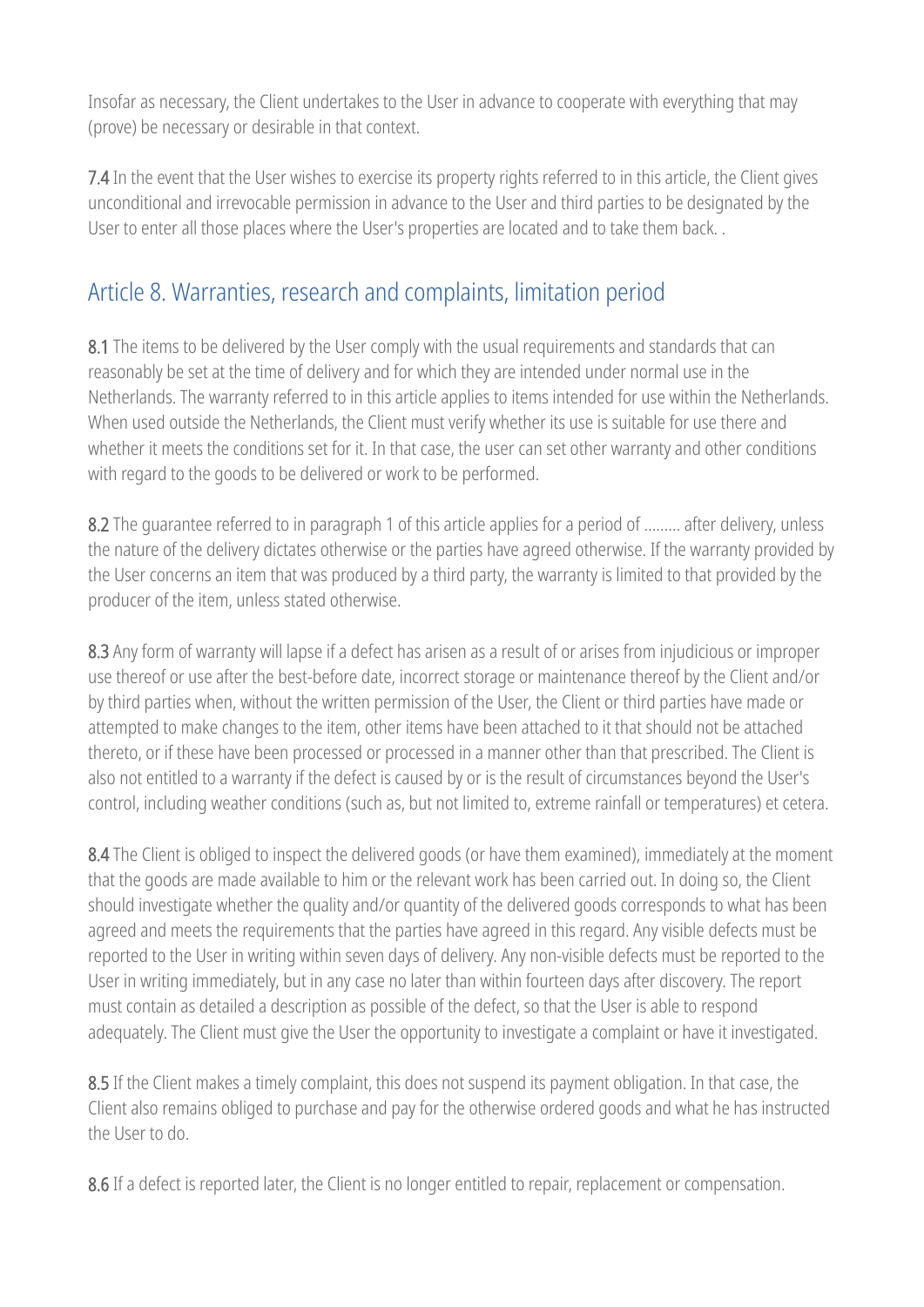8.7 If it is established that a good is defective and a complaint has been made in good time, the User will return the defective good within a reasonable term after receipt thereof or, if return is not reasonably possible, written notification of the defect by the Client, at the User's discretion. , replace or arrange for its repair or to pay replacement compensation for it to the Client. In the event of replacement, the Client is obliged to return the replaced item to the User and to transfer ownership thereof to the User, unless the User indicates otherwise.

8.8 If it is established that a complaint is unfounded, the costs incurred as a result, including the investigation costs incurred by the User as a result, will be borne in full by the Client.

8.9 After expiry of the warranty period, all costs for repair or replacement, including administration, shipping and call-out costs, will be charged to the Client.

8.10 Contrary to the statutory limitation periods, the limitation period for all claims and defenses against the User and third parties involved by the User in the execution of an agreement is one year.

#### Article 9. Liability

9.1 If the User should be liable, this liability is limited to what is regulated in this provision.

9.2 The User is not liable for damage, of whatever nature, caused by the fact that the User relied on incorrect and/or incomplete information provided by or on behalf of the Client.

9.3 If the User should be liable for any damage, the User's liability is limited to a maximum of twice the invoice value of the order, at least to that part of the order to which the liability relates.

9.4 The User's liability is in any case always limited to the amount paid out by his insurer, where appropriate.

9.5 User is only liable for direct damage.

9.6 Direct damage is exclusively understood to mean the reasonable costs to determine the cause and extent of the damage, insofar as the determination relates to damage within the meaning of these terms and conditions, any reasonable costs incurred to fulfill the User's defective performance of the agreement. insofar as these can be attributed to the User and reasonable costs incurred to prevent or limit damage, insofar as the Client demonstrates that these costs have led to limitation of direct damage as referred to in these general terms and conditions. User is never liable for indirect damage, including consequential damage, lost profit, lost savings and damage due to business interruption.

9.7 The limitations of liability included in this article do not apply if the damage is due to intent or gross negligence on the part of the User or his managerial subordinates.